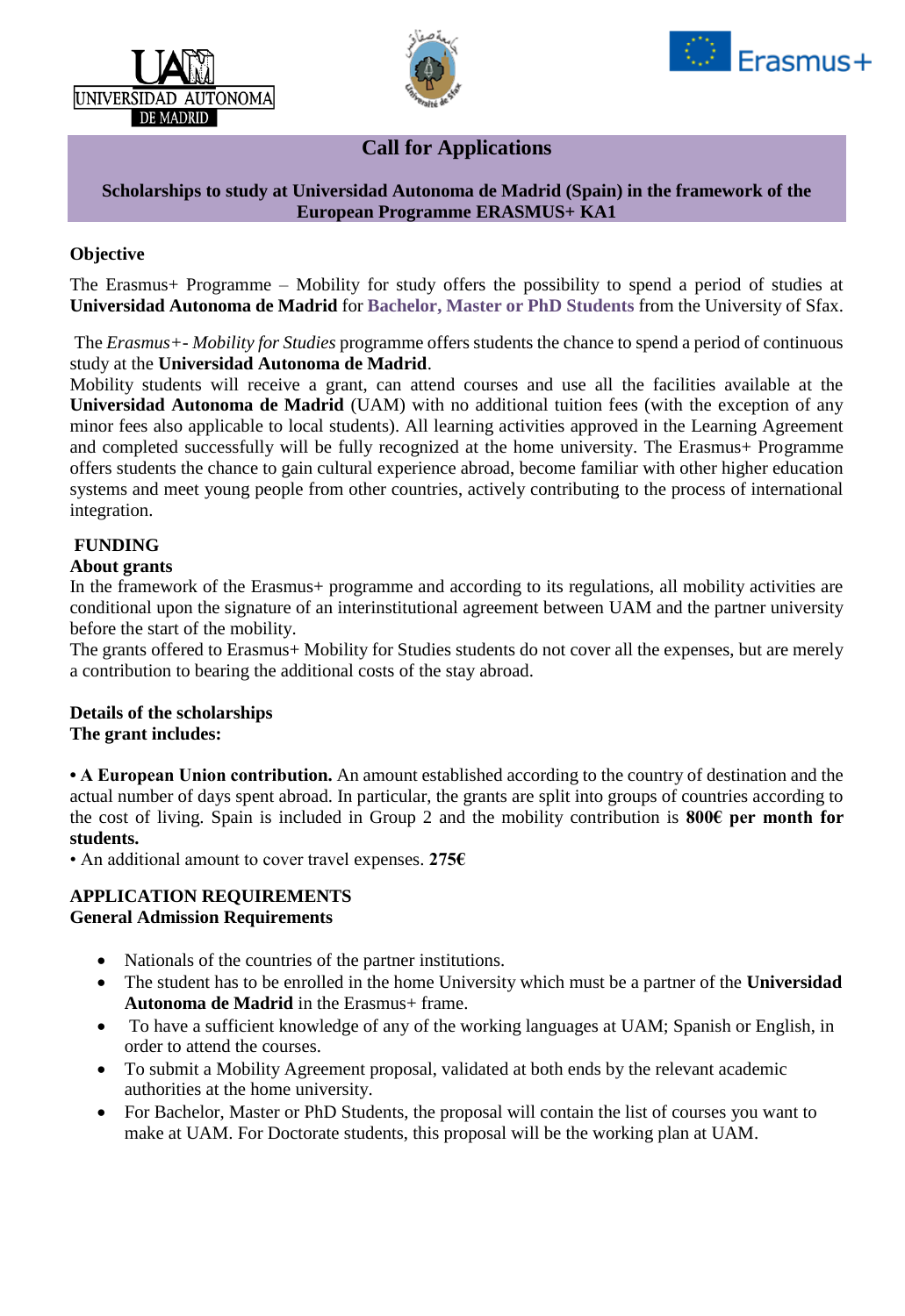





### **Fields of study:**

Science, Economics, Law, Arts, Humanities, Languages, History, Teaching, Psychology, Medicine and Information Technologies

Please find the general description of programmes offered at UAM (and the courses in each programme) at: [https://www.uam.es/UAM/Programas-de-estudios-que-se-imparten-en](https://www.uam.es/UAM/Programas-de-estudios-que-se-imparten-en-ingl%C3%A9s/1242701763238.htm?language=en)[ingl%C3%A9s/1242701763238.htm?language=en](https://www.uam.es/UAM/Programas-de-estudios-que-se-imparten-en-ingl%C3%A9s/1242701763238.htm?language=en)

# **APPLICATION DOCUMENTS**

Applicants are required to submit a full application, including the following documents:

- Transcript of Records (From the Bac)
- CV
- Learning Agreement proposal: Mobility Agreement proposal with the list of courses that the Student wants to take at UAM, duly validated by the home academic authorities (Director of Studies, Head of Department and General Secretary). (For Doctorate students, this document will not include a list of courses but the working plan at UAM.) Please refer to the templates in the Annexes.
- Language certificates (whatever English and/or Spanish certificate you have)
- ❖ Motivation letter
- $\triangleleft$  Copy of the passport

### **All documents in Arabic or French should be translated into English language.**

The application documents must be submitted personally by the applicant to the University of Sfax (International Relations Office) Airport road km 0.5 P.O.BOX 1169 – 3029 – Sfax – Tunisia. The home Institution will be responsible of selection procedures on the basis **transparent and fair criteria.**

### **Pre-selection criteria at the home university**

The home university will provide a pre-selection of candidates according to the following general criteria:

### **For Bachelor and Master Students:**

- Average grade;

- The consistency of the proposed activities with the student's university degree;

- Language skills;

- Any other information indicated by the student in the application (other learning experiences, specific academic interests, etc.).

### **For Doctorate students:**

- Average grade.

- The consistency of the proposed research activities.

- Language skills.

- Any other elements indicated by the student in the application (other learning experiences, specific academic interests, etc.).

### **Selection criteria at UAM**

UAM will make the selection of candidates in two steps:

a- Checking if the candidates could be admitted for the corresponding host UAM school/faculty.